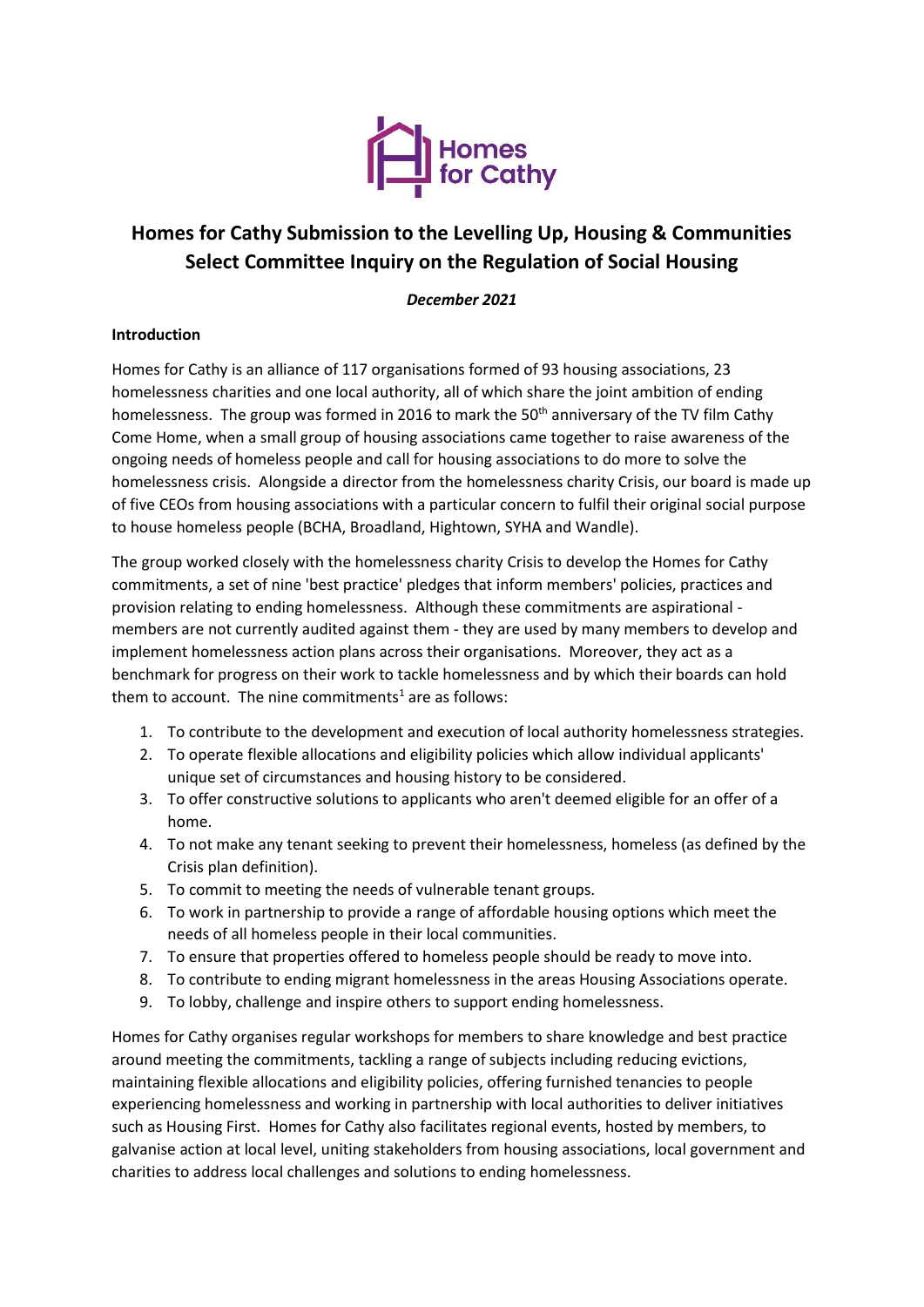# **Summary**

The appetite among Homes for Cathy housing association members to play their part in ending homelessness is clear. However, Homes for Cathy believes that more needs to be – and can be – done by the housing sector as a whole. According to Shelter's latest analysis<sup>2</sup> of official roughsleeping and temporary accommodation figures, one in every 206 people in England is currently without a home. Of these, 2,700 people are sleeping rough on any given night, nearly 15,000 single people are in direct access hostels and nearly 250,000 people are living in temporary accommodation – most of whom are families. Meanwhile, new research by the National Housing Federation<sup>3</sup> indicates that 283,000 children are living with their families in other people's homes effectively homeless – as their families cannot afford a home of their own.

In order to galvanise housing associations to address the magnitude of this issue, the Homes for Cathy group believes that the Regulator should have a role in measuring and monitoring the social impact of housing associations, in particular their success in housing homeless individuals and families. Our belief is 'what gets measured gets done'.

In relation to the above, our submission seeks to address the following points set out in the inquiry's terms of reference:

- Is the current regime for regulating social housing fit for purpose?
- Will the reforms proposed in the social housing White Paper improve the regime?

### **Is the current regime for regulating social housing fit for purpose?**

Homes for Cathy ascertains that the current regulatory regime does little to encourage housing associations to play a part in tackling the homelessness crisis.

Our view is backed up by the data on housing associations' allocations to homeless households<sup>4</sup>. In 2020/21 (Apr-Sep) there were 76,000 new social housing lettings, 60,595 (79%) of which were made by Private Registered Providers (PRPs) and 15,863 (21%) of which were made by local authorities<sup>1</sup>. Only 32% of households starting a new social tenancy in 2020/21 (Apr-Sep) were existing social tenants renewing or transferring within the sector – 68% entered from outside the sector. Of these, only 16,000 new social lettings were made to "statutorily homeless" households (Apr-Sep), equating to just 21% of all social lettings in the period.

Without regulation, there is little incentive for housing associations to improve on these figures. In contrast, in Scotland, registered providers are monitored on their progress in housing homeless households. As part of the Scottish Housing Regulator's (SHR) assessments<sup>5</sup>, they examine not only how local authorities and RSLs provide settled accommodation, but also how they help people to sustain their tenancy. The SHR has developed indicators in its annual Charter return to support this. The success of this approach is backed up by data on Scottish social housing providers' lettings to homeless households; in 2019/20, 44% of social housing lettings in Scotland were allocated to people experiencing homelessness<sup>6</sup>.

Our view is supported by the findings of the recent Kerslake Commission on Rough Sleeping<sup>7</sup>, the final report of which makes a recommendation for the role of Regulator to monitor housing associations' efforts to address homelessness, stating:

"Housing associations are not public bodies, and therefore do not have a legal duty to address homelessness. However, housing associations do have a social responsibility, and an important role to play in the provision of secure and safe accommodation, and support for people who are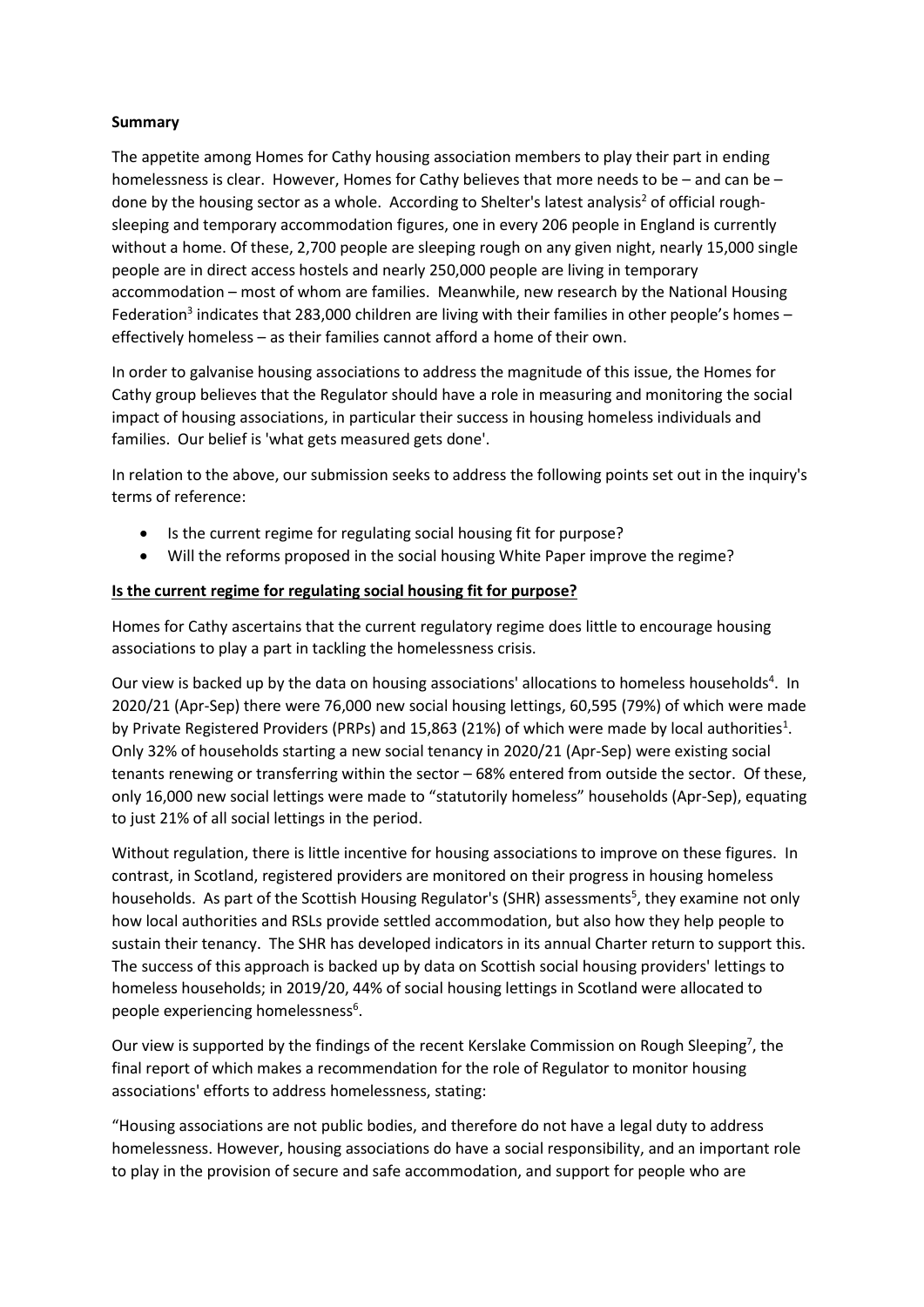homeless or at risk of homelessness. The Commission is calling on the housing sector to drive forward a commitment to collaborate with Local Authorities and other public agencies, to prevent and relieve homelessness, and help develop solutions and strategies. To incentivise housing associations to prevent and contribute to homelessness solutions, the Regulator of Social Housing should monitor performance in this area."

In addition to the above, we believe that housing associations could be monitored by the Regulator in terms of their activity on homelessness prevention among existing tenants. For example, we know that many of our members have done excellent work to drive down evictions, through adopting a cultural change within their organisations, introducing more 'person-centred' approaches around rent arrears and investing in tenancy sustainment schemes to help vulnerable tenants access grants and unclaimed welfare benefits. As in Scotland, tenancy sustainment could be a performance indicator to benchmark housing associations' homelessness work.

# **Will the reforms proposed in the social housing White Paper improve the regime?**

Although Homes for Cathy welcomes the Regulator's new consumer protection role, we believe it could be extended to represent the interests and needs of people experiencing or at risk of homelessness.

We recommend that the Select Committee calls on Government and the Regulator to monitor housing associations on their progress in preventing and alleviating homelessness. This could be achieved by the Regulator gathering data on the following indicators:

- The number of nominations for homeless households made by a local authority, the percentage that result in an offer, and the percentage of those offers that result in a letting.
- The percentage of new tenancies sustained for more than a year, by source of let (for example applicants who have been assessed as statutory homeless by the local authority).
- The number and outcome of evictions (again, this could be broken down by source of let).

In addition to the capturing of the data outlined above, we recommend that the Regulator publishes a code of practice to encourage housing associations to consider their policies, procedures and practices around homelessness, mirroring the Homes for Cathy commitments that our member organisations currently adopt, encouraging providers to:

- Contribute to the development and execution of local authority homelessness strategies as stated in the Kerslake Commission's final report, housing associations must demonstrate a commitment to collaborate with local authorities and other public agencies, to prevent and relieve homelessness, and help develop solutions and strategies.
- Operate flexible allocations and eligibility policies which allow individual applicants' unique set of circumstances and housing history to be considered - while responsibility for setting eligibility criteria for the housing register generally sits with the local authority, individual housing associations' policies can create barriers to allocations, which housing associations can seek to remove.
- Offer constructive solutions to applicants who aren't deemed eligible for an offer of a home - housing associations should offer a constructive and supportive approach to mitigate the perceived risk of tenancy failure, for example through tenancy training.
- Not make any tenant seeking to prevent their homelessness, homeless housing associations should proactively provide their tenants with quick access to effective tenancy support services and operate flexible 'person centred' rent arrears policies.